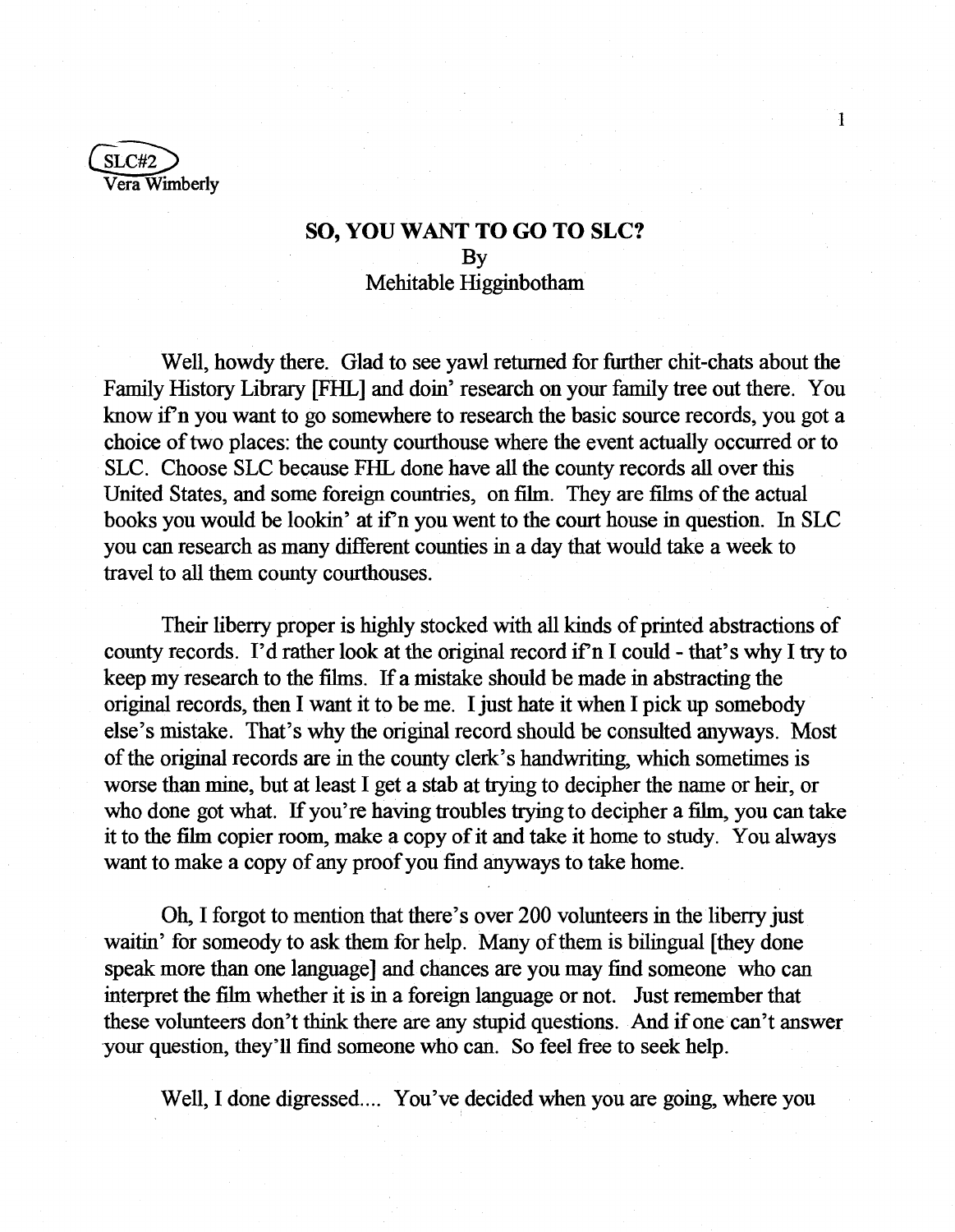are going to stay, and reservations have done been made. Now let's get down to the nitty-gritty.

Whatcha gonna pack? Pack very light. Don't take nothing you think you might not use. You ain't goin' out there to impress nobody. Take comfortable clothes. Nobody is payin' you any no mind anyways. You'll see ever mode of dress out there. Wear a skirt or suit for travel and nice, but take slacks for comfort why they's even wearing blue jeans everwheres nowadays. Skirts or pants with nice deep pockets that you can put your billfold or whatever you need without taking your purse to the library is a real asset. Matter of fact. Don't take nothing you gonna have to worry about leaving - even in the room. You know, like extra jewelry or stuff like that.

DON'T EVER LEAVE YOUR PURSE UNATTENDED - anywheres. You don't ever put your purse down and leave it at your reader. Chances are it won't be there when you get back. And don't ask your friend or neighbor to watch your purse. They have their heads stuck in a reader and it is not fair to 'em. Invest in one of them fanny packs, but don't ever wear it on your fanny. Put it on your front side. That way you don't have to worry about your valuables when you need to go to eat, back to the room for more papers, or to get more film. On top of that you are being nice to your neighbors.

Let's talk about personal or private possessions. Just take a change of clothes for three days. There is plenty of time to wash out items you might need at night after your shower, or on the weekend. Makeup, toothpaste, toothbrush, etc. are all those daily personal needs you will automatically pack.

Don't forget your medicines. It's extremely difficult to get a refill without the doctor's original prescription. Over the counter medicines such as aspirin can be purchased in the hotel gift shop. Which by the way is a very interesting place. You'd be surprised what you might find there to take to the kids back home.

Regardless of the time of the year you go, it is always cold in the liberry, so be prepared with a sweater or light jacket. You'll be miserable trying to read film and rub the goose pimples off'n your arms. Besides that, it is harder to concentrate when you ain't comfortable.